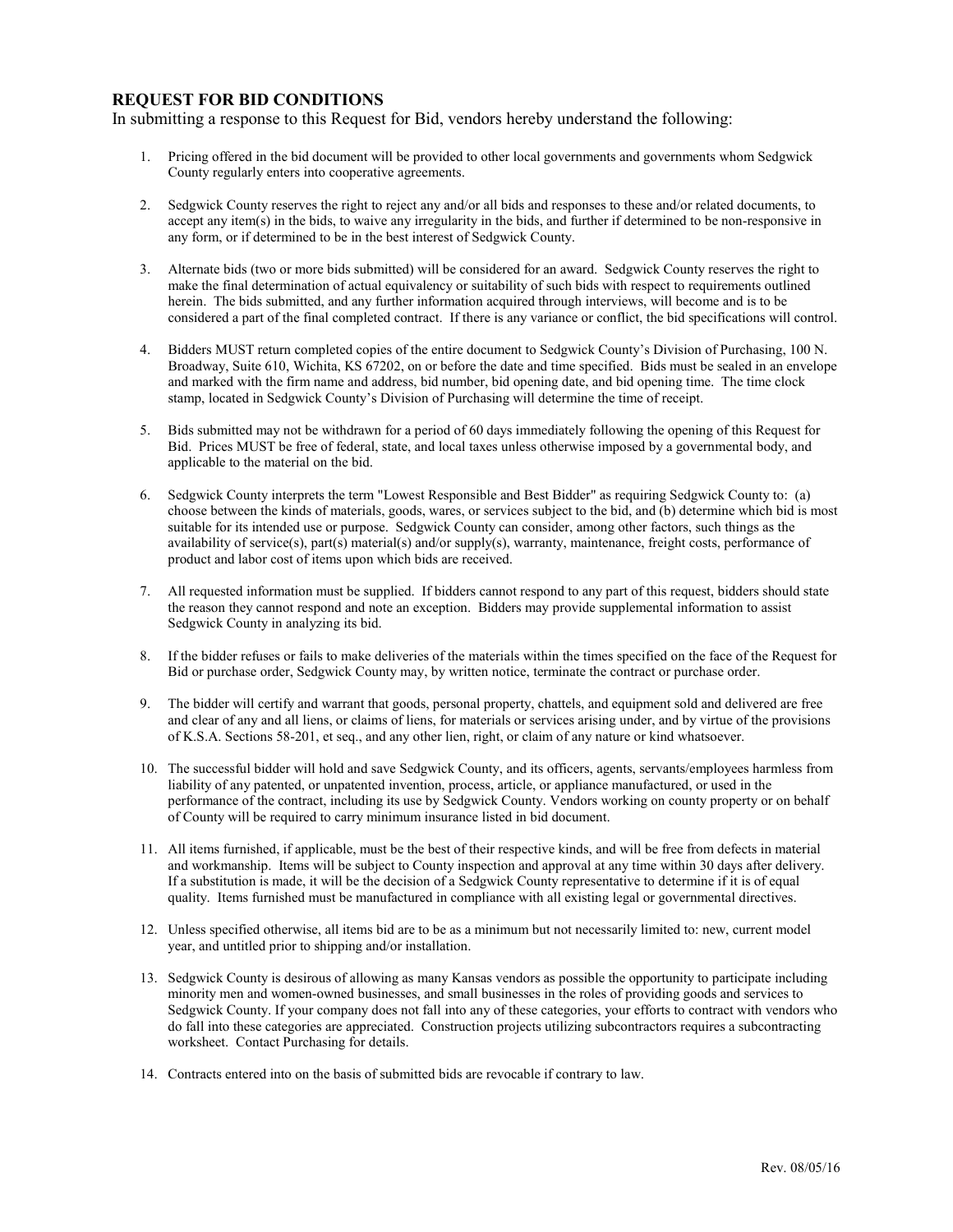- 15. County reserves the right to enter into agreements subject to the provisions of the Cash Basis Law (K.S.A. 10-1112 and 10-1113), the Budget Law (K.S.A. 79-2935). Agreements shall be construed and interpreted so as to ensure that the County shall at all times stay in conformity with such laws, and as a condition of agreements the County reserves the right to unilaterally sever, modify, or terminate agreements at any time if, in the opinion of its legal counsel, the Agreement may be deemed to violate the terms of such law.
- 16. The Bidder agrees to comply with K.S.A. 44-1030.
	- a. The contractor shall observe the provisions of the Kansas act against discrimination and shall not discriminate against any person in the performance of work under the present contract because of race, religion, color, sex, disability, national origin, or ancestry;
	- b. In all solicitations or advertisements for employees, the contractor shall include the phrase, "equal opportunity employer," or a similar phrase to be approved by the commission;
	- c. If the contractor fails to comply with the manner in which the contractor reports to the commission in accordance with the provisions of K.S.A. 44-1031 and amendments thereto, the contractor shall be deemed to have breached the present contract and it may be canceled, terminated or suspended, in whole or in part, by the contracting agency;
	- d. If the contractor is found guilty of a violation of the Kansas act against discrimination under a decision or order of the commission which has become final, the contractor shall be deemed to have breached the present contract and it may be canceled, terminated or suspended, in whole or in part, by the contracting agency; and
	- e. The contractor shall include the provisions of subsections (a) through (d) in every subcontract or purchase order so that such provisions will be binding upon such subcontractor or vendor.
- 17. All project participants, consultants, engineers, contractors and subcontractors, must comply with all applicable Federal, State and County laws pertaining to contracts entered into by governmental agencies. All participants must comply with the Americans with Disabilities Act (ADA), including the 2008 ADA Amendments Act, and 2010 ADA Standards for Accessible Design.
- 18. Contractors/subcontractors performing new construction, maintenance, alterations, or additions to Sedgwick County buildings or facilities must comply with building guidelines/codes, and the 2010 ADA Standards for Accessible Design. Any violation of the provisions of the ADA or 504, or specification deficiencies, should be reported to the county's ADA coordinator. Failure to notify the county's ADA coordinator for remedy may be considered a breach of contract and may be grounds for cancellation, termination for suspension, in whole or in any part of the contract. All construction plans will have the county's ADA coordinator approval prior to beginning any work.
- 19. Contractors/vendors providing services to the public on behalf of Sedgwick County will agree that all personnel in their employment that have direct contact with the public will attend ADA Awareness and Sensitivity training provided by Sedgwick County or the Independent Living Resource Center. Training should be coordinated through the county's ADA coordinator, (316) 660-7052 and evidence of training shall be provided to the county's ADA coordinator. Any violations of the provisions of ADA or section 504, will be deemed a breach of contract and be subject to termination of contract.
- 20. The successful bidder may have access to private or confidential data maintained by the County to the extent necessary to carry out its responsibilities of the contract. Contractor shall be responsible for compliance with the privacy provision of the Health Insurance Portability and Accountability Act (HIPAA) and shall comply with all other HIPAA provisions and regulations applicable. If the successful bidder is a business associate as that term is defined under HIPAA, the contract shall include the County's standard business associate addendum. A copy of that standard addendum is available on request.
- 21. The bidder responding to this bid solicitation proposes to furnish all materials, labor, supplies, equipment and incidentals necessary to provide the equipment/materials/services described herein in accordance with the Notification of Solicitation (if applicable), Request for Information (if applicable), Request for Bid, Addenda, Contract, Bonds, Insurance, Plans, Specifications, any Instructions, Mandatory Requirements and Conditions.
- 22. Unless specified elsewhere in the document, all prices quoted must be F.O.B. Destination, Freight Prepaid and Allowed, which will include all delivery, handling, and any other charges related to delivery including surcharges.
- 23. It will be understood that the bidder's sureties and insurers, as applicable, are subject to the approval of the County.
- 24. Prior to a vendor being awarded a contract, Domestic (Kansas) corporations shall 1) furnish evidence of good standing in the form of a Certificate signed by the Kansas Secretary of State. Foreign (non-Kansas) corporations shall furnish evidence of authority to transact business in Kansas, in the form of a Certificate signed by the Kansas Secretary of State; and 2) a copy of the Corporation Resolution evidencing the authority to sign the Contract Documents, executed by the Corporation's Secretary or Assistant Secretary.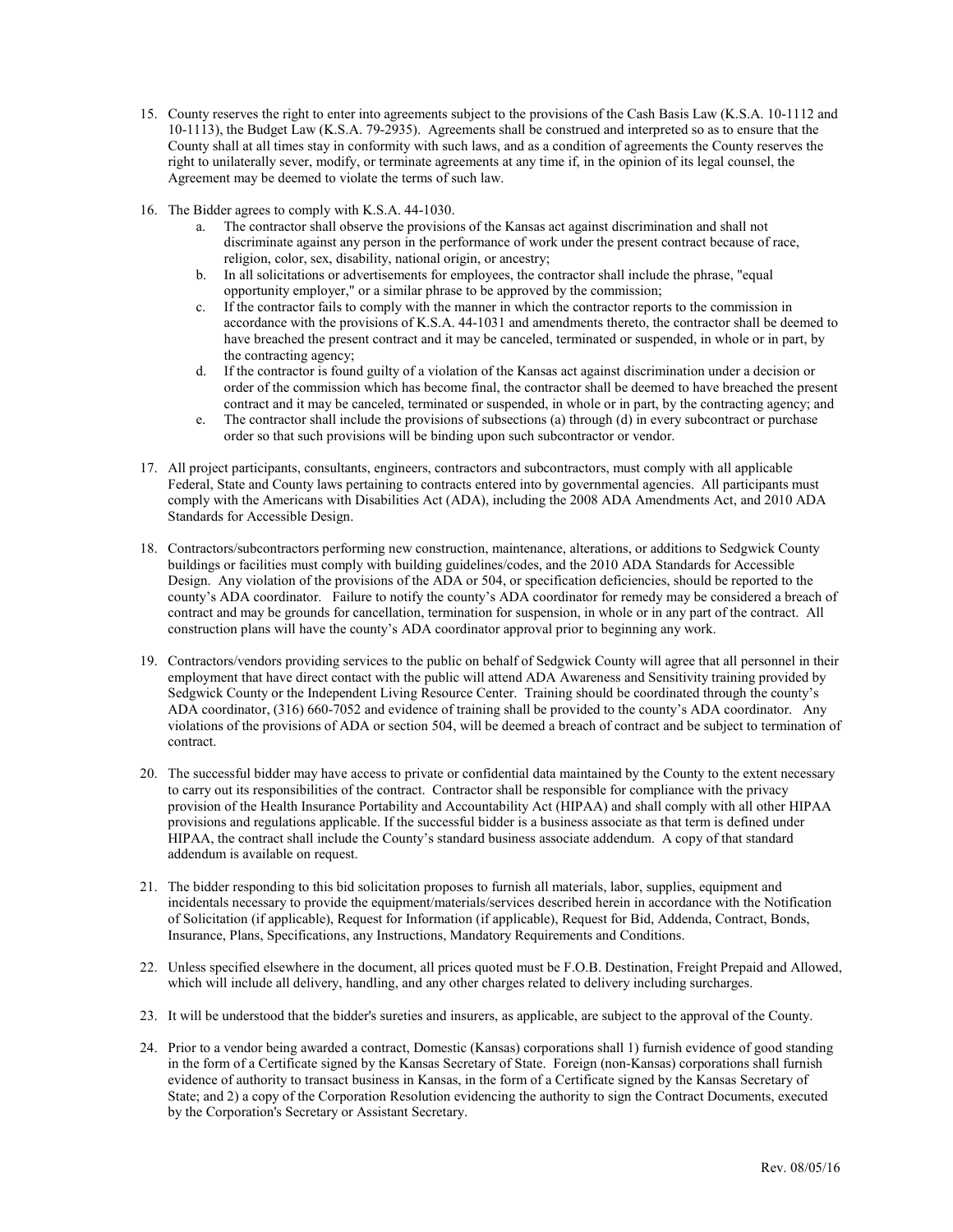- 25. Sedgwick County will not award to any vendor that is currently listed in the exclusion records of the SAM (System for Award Management) website maintained by the General Services Administration (GSA) or to any vendor presently debarred, suspended, proposed for debarment, or declared ineligible for the award of contracts by any Federal agency.
- 26. Sedgwick County reserves the right to conduct background checks at any time on new or existing vendors. Background checks will be used to evaluate eligibility to be engaged in a work capacity by Sedgwick County, and will not be used to discriminate on the basis of race, sex, age, color, religion, national origin, disability, genetic, sexual orientation or veteran status.
- 27. Upon award, the bidder agrees to execute and deliver to the County a contract in accordance with the contract documents (if applicable) within ten days of notice of the award to the bidder. The bidder agrees that the surety/deposit given concurrently herewith will become the property of the County in the event the bidder fails to execute and deliver such contract within the specified time. In the further event of such failure, the bidder will be liable for the County's actual damages that exceed the amount of the surety.
- 28. It will be understood that time is of the essence in the bidder's performance. The bidder agrees that the County's damages would be difficult or impossible to predict in the event of a default in the performance hereof; and it is therefore agreed that if the bidder defaults in the performance of the contract documents, the bidder will be liable for payment of the sums stipulated in the contract documents as liquidated damages, and not as a penalty.
- 29. The bidder hereby certifies that he or she has carefully examined all of the documents for the project, has carefully and thoroughly reviewed this Request for Bid, has inspected the location of the project (if applicable), and understands the nature and scope of the work to be done; and that this bid is based upon the terms, specifications, requirements, and conditions of the Request for Bid documents. The bidder further agrees that the performance time specified is a reasonable time, having carefully considered the nature and scope of the project as aforesaid.
- 30. It will be understood that any bid and any and/or all referencing information submitted in response to this Request for Bid will become the property of Sedgwick County, and will not be returned. As a governmental entity, Sedgwick County is subject to making records available for disclosure after Board of County Commission approval of the recommendation.
- 31. Sedgwick County will not be responsible for any expenses incurred by any vendor in the development of a response to this Request for Bid including any onsite (or otherwise) interviews and/or presentations, and/or supplemental information provided, submitted, or given to Sedgwick County and/or its representatives. Further, Sedgwick County will reserve the right to cancel the work described herein prior to issuance and acceptance of any contractual agreement/purchase order by the recommended vendor even if the Board of County Commissioners has formally accepted a recommendation.
- 32. By submission of a response, the bidder agrees that at the time of submittal, he or she: (1) has no interest (including financial benefit, commission, finder's fee, or any other remuneration) and will not acquire any interest, either direct or indirect, that would conflict in any manner or degree with the performance of bidder's services, or (2) benefit from an award resulting in a "Conflict of Interest". A "Conflict of Interest" will include holding or retaining membership, or employment, on a board, elected office, department, division or bureau, or committee sanctioned by and/or governed by the Sedgwick County Board of County Commissioners. Bidders will identify any interests, and the individuals involved, on separate paper with the response and will understand that the County, at the discretion of the Purchasing Director in consultation with the County Counselor, may reject their bid/quotation. The bidder certifies that this bid is submitted without collusion, fraud or misrepresentation as to other bidders, so that all bids for the project will result from free, open and competitive bidding among all vendors.
- 33. No gifts or gratuities of any kind shall be offered to any County employee at any time.
- 34. Sedgwick County will issue a purchase order/contract for the acquisition of products/services specified as a result of an award made in reference to this document. Contract documents will be subject to any regulations governed by the laws of the State of Kansas and any local resolutions specifically applicable to the purchase.
- 35. Any dispute arising out of the contract documents or their interpretation will be litigated only within the courts of the State of Kansas. No prepayment of any kind will be made prior to shipment. Payment will be made upon verification of delivery, compliance with specifications, assurance that the product/service performs as specified and warranted, and receipt of correct invoicing.